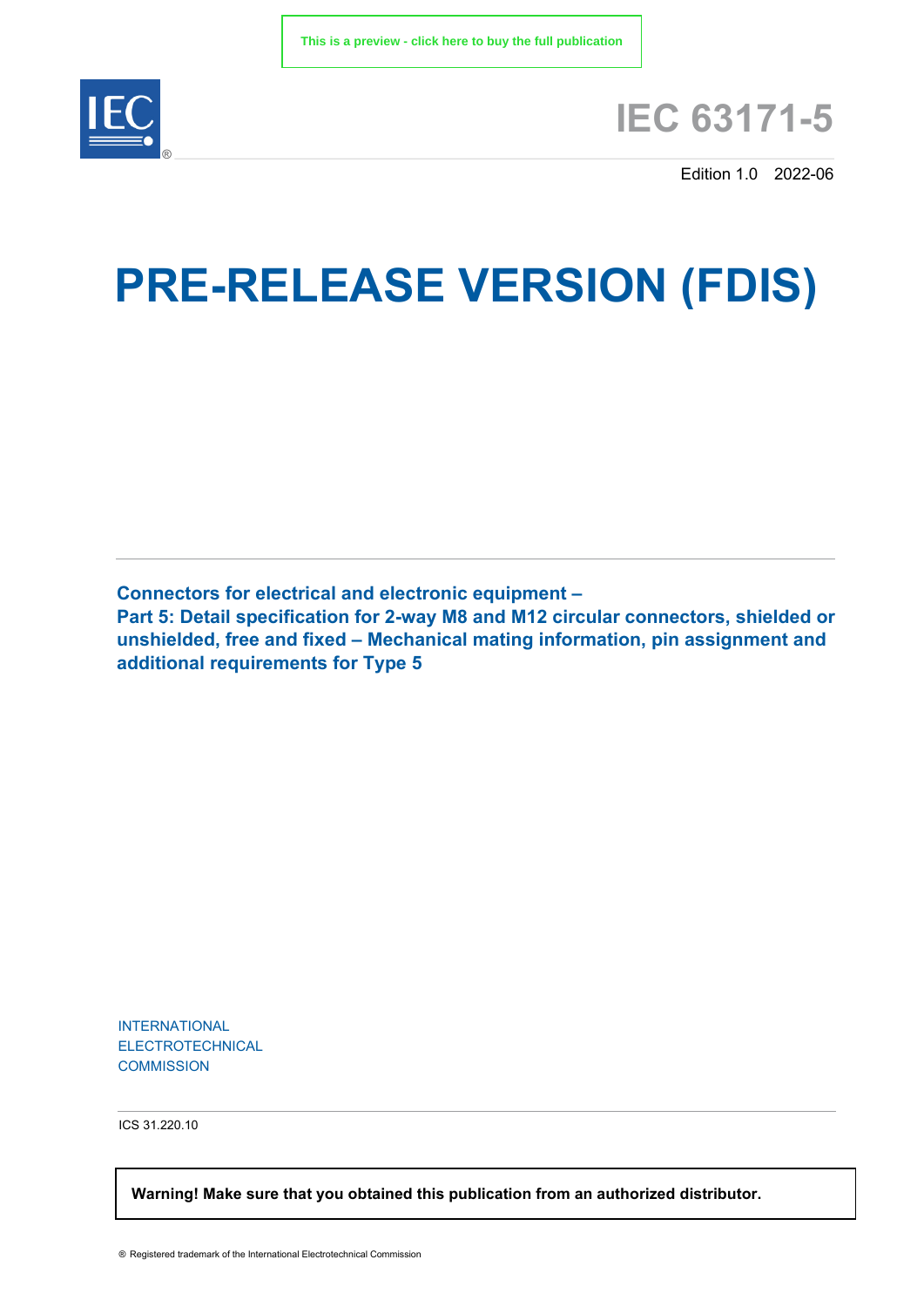

## **48B/2973/FDIS**

#### FINAL DRAFT INTERNATIONAL STANDARD (FDIS)

|                       | <b>PROJECT NUMBER:</b> |                          |
|-----------------------|------------------------|--------------------------|
|                       | <b>IEC 63171-5 ED1</b> |                          |
|                       | DATE OF CIRCULATION:   | CLOSING DATE FOR VOTING: |
|                       | 2022-06-17             | 2022-07-29               |
| SUPERSEDES DOCUMENTS: |                        |                          |

**48B/2912/CDV, 48B/2947/RVC**

| <b>IEC SC 48B: ELECTRICAL CONNECTORS</b>                                                                                                                                                                                                                               |                                           |  |
|------------------------------------------------------------------------------------------------------------------------------------------------------------------------------------------------------------------------------------------------------------------------|-------------------------------------------|--|
| SECRETARIAT:                                                                                                                                                                                                                                                           | SECRETARY:                                |  |
| United States of America                                                                                                                                                                                                                                               | Mr Jeffrey Toran                          |  |
| OF INTEREST TO THE FOLLOWING COMMITTEES:                                                                                                                                                                                                                               | HORIZONTAL STANDARD:                      |  |
| SC 65C, ISO/IEC JTC 1/SC 25                                                                                                                                                                                                                                            | $\Box$                                    |  |
| FUNCTIONS CONCERNED:                                                                                                                                                                                                                                                   |                                           |  |
| $\square$ EMC<br><b>ENVIRONMENT</b>                                                                                                                                                                                                                                    | SAFETY<br>QUALITY ASSURANCE               |  |
| $\boxtimes$ SUBMITTED FOR CENELEC PARALLEL VOTING                                                                                                                                                                                                                      | NOT SUBMITTED FOR CENELEC PARALLEL VOTING |  |
| <b>Attention IEC-CENELEC parallel voting</b>                                                                                                                                                                                                                           |                                           |  |
| The attention of IEC National Committees, members of<br>CENELEC, is drawn to the fact that this Final Draft<br>International Standard (FDIS) is submitted for parallel voting.<br>The CENELEC members are invited to vote through the<br>CENELEC online voting system. |                                           |  |

This document is a draft distributed for approval. It may not be referred to as an International Standard until published as such.

In addition to their evaluation as being acceptable for industrial, technological, commercial and user purposes, Final Draft International Standards may on occasion have to be considered in the light of their potential to become standards to which reference may be made in national regulations.

Recipients of this document are invited to submit, with their comments, notification of any relevant patent rights of which they are aware and to provide supporting documentation.

TITLE:

**Connectors for electrical and electronic equipment – Part 5: Detail specification for 2-way M8 and M12 circular connectors, shielded or unshielded, free and fixed – Mechanical mating information, pin assignment and additional requirements for Type 5**

PROPOSED STABILITY DATE: 2024

NOTE FROM TC/SC OFFICERS:

**Copyright © 2022 International Electrotechnical Commission, IEC**. All rights reserved. It is permitted to download this electronic file, to make a copy and to print out the content for the sole purpose of preparing National Committee positions. You may not copy or "mirror" the file or printed version of the document, or any part of it, for any other purpose without permission in writing from IEC.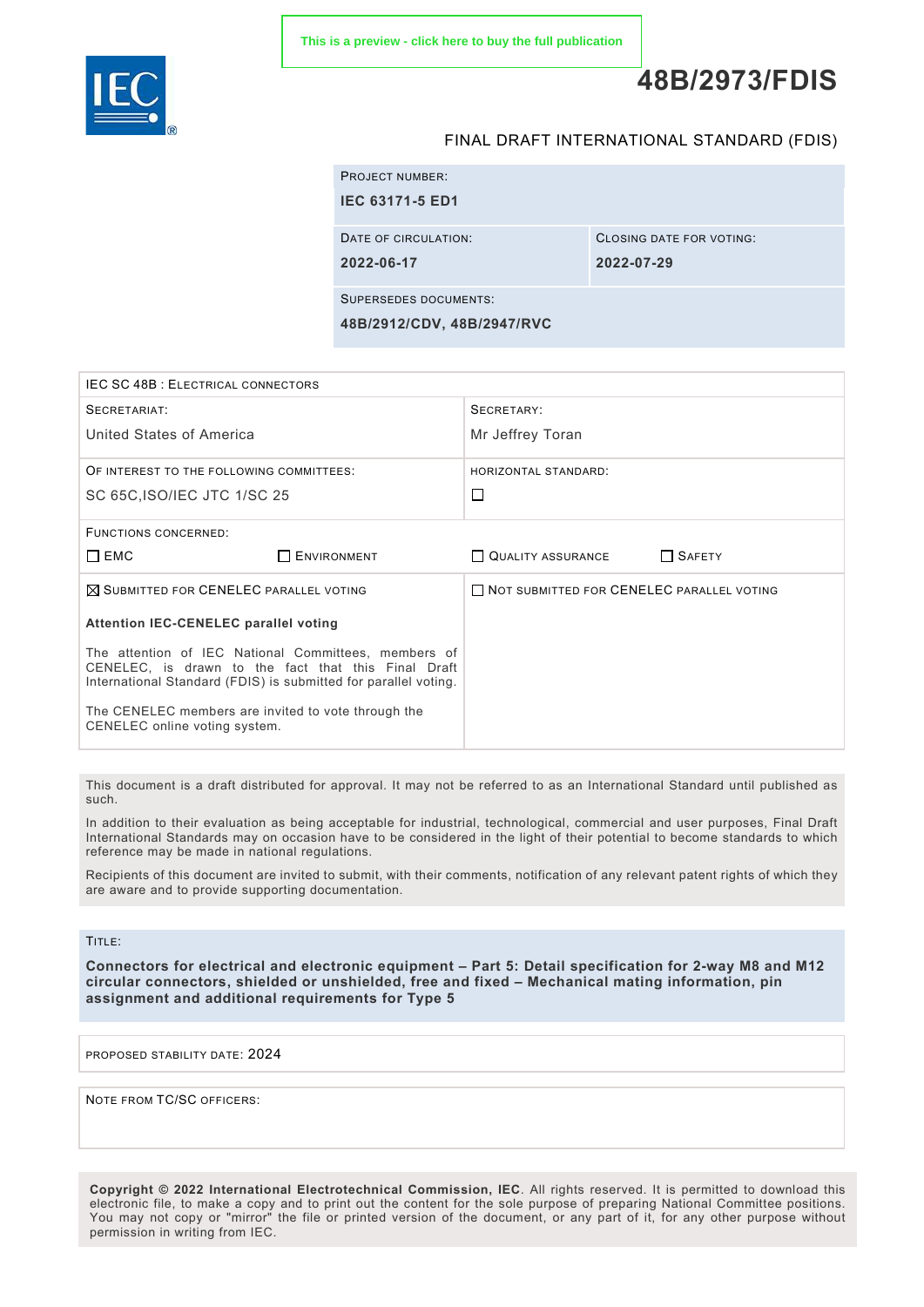$-2-$ 

IEC FDIS 63171-5 © IEC 2022

### **CONTENTS**

| 1 |                |                                                                  |  |
|---|----------------|------------------------------------------------------------------|--|
| 2 |                |                                                                  |  |
| 3 |                |                                                                  |  |
| 4 |                |                                                                  |  |
|   | 4.1            |                                                                  |  |
|   | 4.1.1          |                                                                  |  |
|   | 4.1.2          |                                                                  |  |
|   | 4.2            |                                                                  |  |
|   | 4.3            |                                                                  |  |
|   | 4.4            |                                                                  |  |
|   | 4.5            |                                                                  |  |
|   | 4.6            |                                                                  |  |
|   | 4.7            |                                                                  |  |
|   | 4.8            |                                                                  |  |
| 5 |                |                                                                  |  |
|   | 5.1            |                                                                  |  |
|   | 5.2            |                                                                  |  |
|   | 5.2.1          |                                                                  |  |
|   | 5.2.2          |                                                                  |  |
|   | 5.2.3          |                                                                  |  |
|   | 5.3            | Engagement (mating) information - Engaging (mating) direction 12 |  |
|   | 5.4            |                                                                  |  |
|   | 5.4.1          |                                                                  |  |
|   | 5.4.2<br>5.4.3 |                                                                  |  |
|   | 5.5            |                                                                  |  |
|   | 5.5.1          |                                                                  |  |
|   | 5.5.2          |                                                                  |  |
|   | 5.5.3          |                                                                  |  |
|   | 5.5.4          |                                                                  |  |
|   | 5.5.5          |                                                                  |  |
|   | 5.6            |                                                                  |  |
|   | 5.7            |                                                                  |  |
|   | 5.8            |                                                                  |  |
|   | 5.9            |                                                                  |  |
|   | 5.10           |                                                                  |  |
|   | 5.11           |                                                                  |  |
|   | 5.12           |                                                                  |  |
|   | 5.12.1         |                                                                  |  |
|   | 5.12.2         |                                                                  |  |
|   | 5.12.3         |                                                                  |  |
| 6 |                |                                                                  |  |
|   | 6.1            |                                                                  |  |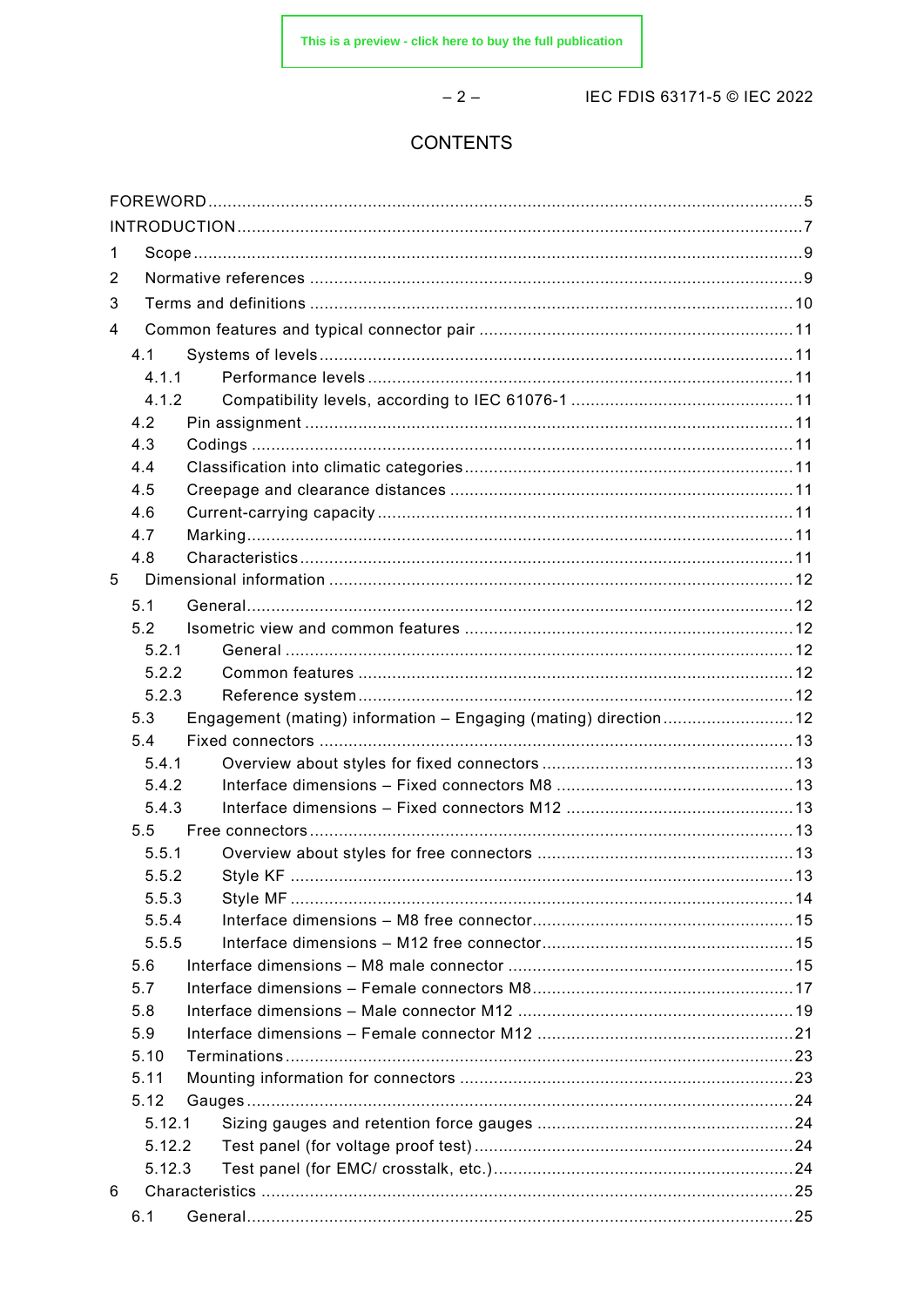IEC FDIS 63171-5 © IEC 2022

| 6.2    |                                                                                   |  |
|--------|-----------------------------------------------------------------------------------|--|
| 6.3    |                                                                                   |  |
| 6.4    |                                                                                   |  |
| 6.4.1  |                                                                                   |  |
| 6.4.2  |                                                                                   |  |
| 6.4.3  |                                                                                   |  |
| 6.4.4  | Initial contact resistance - interface only (separable fixed and free             |  |
| 6.4.5  |                                                                                   |  |
| 6.4.6  |                                                                                   |  |
| 6.4.7  |                                                                                   |  |
| 6.5    |                                                                                   |  |
| 6.5.1  |                                                                                   |  |
| 6.5.2  |                                                                                   |  |
| 6.5.3  |                                                                                   |  |
| 6.5.4  |                                                                                   |  |
| 6.5.5  |                                                                                   |  |
| 6.5.6  |                                                                                   |  |
| 6.5.7  |                                                                                   |  |
| 6.5.8  |                                                                                   |  |
| 6.5.9  |                                                                                   |  |
| 6.5.10 |                                                                                   |  |
| 6.6    |                                                                                   |  |
| 6.6.1  |                                                                                   |  |
| 6.6.2  |                                                                                   |  |
| 6.6.3  |                                                                                   |  |
| 6.6.4  |                                                                                   |  |
| 6.6.5  |                                                                                   |  |
| 7      |                                                                                   |  |
| 7.1    |                                                                                   |  |
| 7.2    |                                                                                   |  |
| 7.3    |                                                                                   |  |
| 7.4    |                                                                                   |  |
| 7.5    |                                                                                   |  |
| 7.6    |                                                                                   |  |
| 7.7    |                                                                                   |  |
| 7.8    |                                                                                   |  |
|        | Annex A (normative) Contact designation for balanced cabling M8 …………………………………30   |  |
| A.1    |                                                                                   |  |
|        | Annex B (normative) Contact and pair designation for balanced cabling M1231       |  |
| B.1    |                                                                                   |  |
|        |                                                                                   |  |
|        | Figure 1 – Relationships between the IEC 63171 series documents and their related |  |
|        |                                                                                   |  |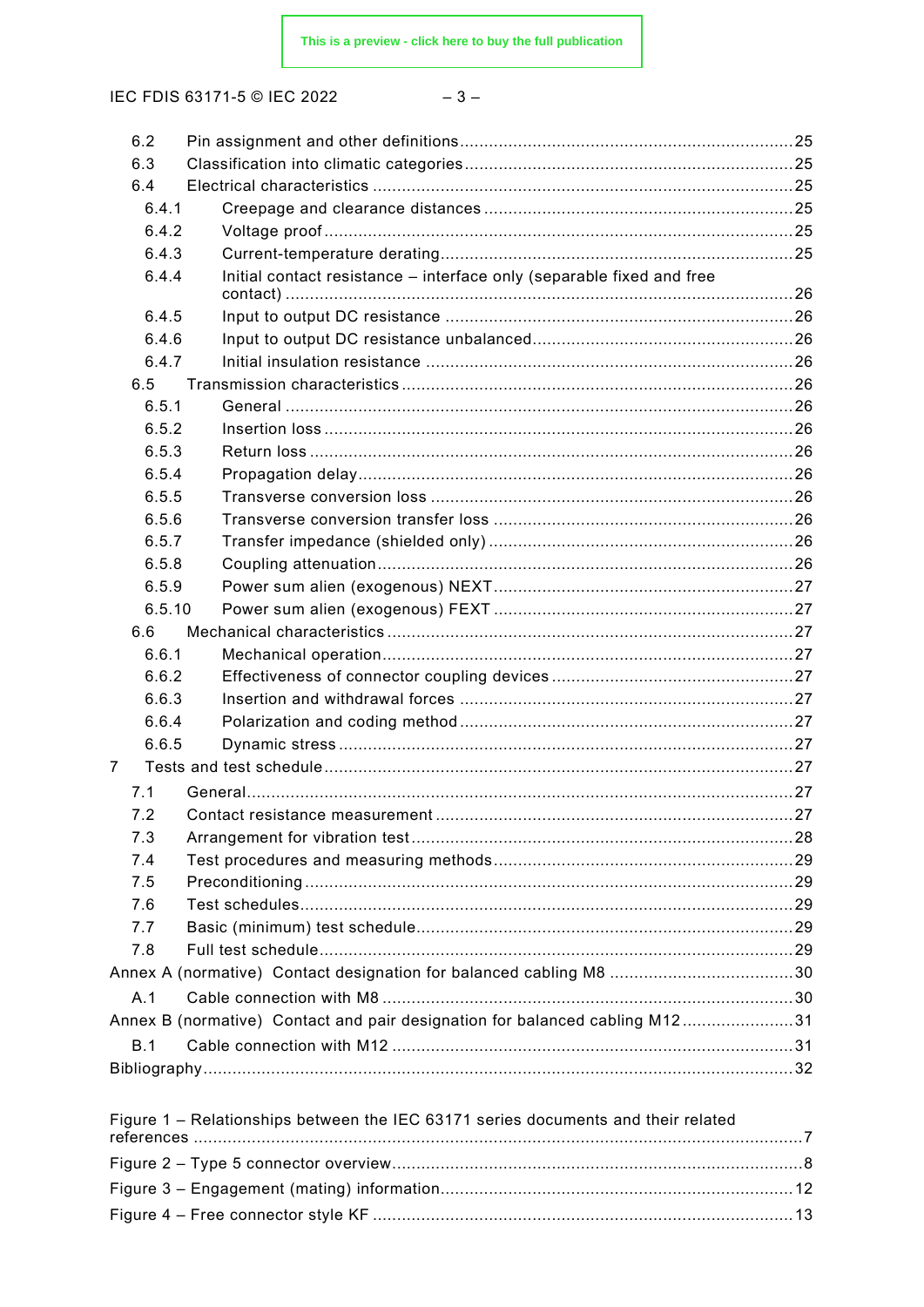#### – 4 – IEC FDIS 63171-5 © IEC 2022

| Figure A.1 – Mating side contact arrangement for balanced cabling with M830  |  |
|------------------------------------------------------------------------------|--|
| Figure B.1 - Mating side contact arrangement for balanced cabling with M1231 |  |
|                                                                              |  |
|                                                                              |  |
|                                                                              |  |
|                                                                              |  |
|                                                                              |  |
|                                                                              |  |
|                                                                              |  |
|                                                                              |  |

Table A.1 – Contact and pair designation for balanced cabling with M8 ................................30 Table B.1 – Contact and pair designation for balanced cabling with M12 ..............................31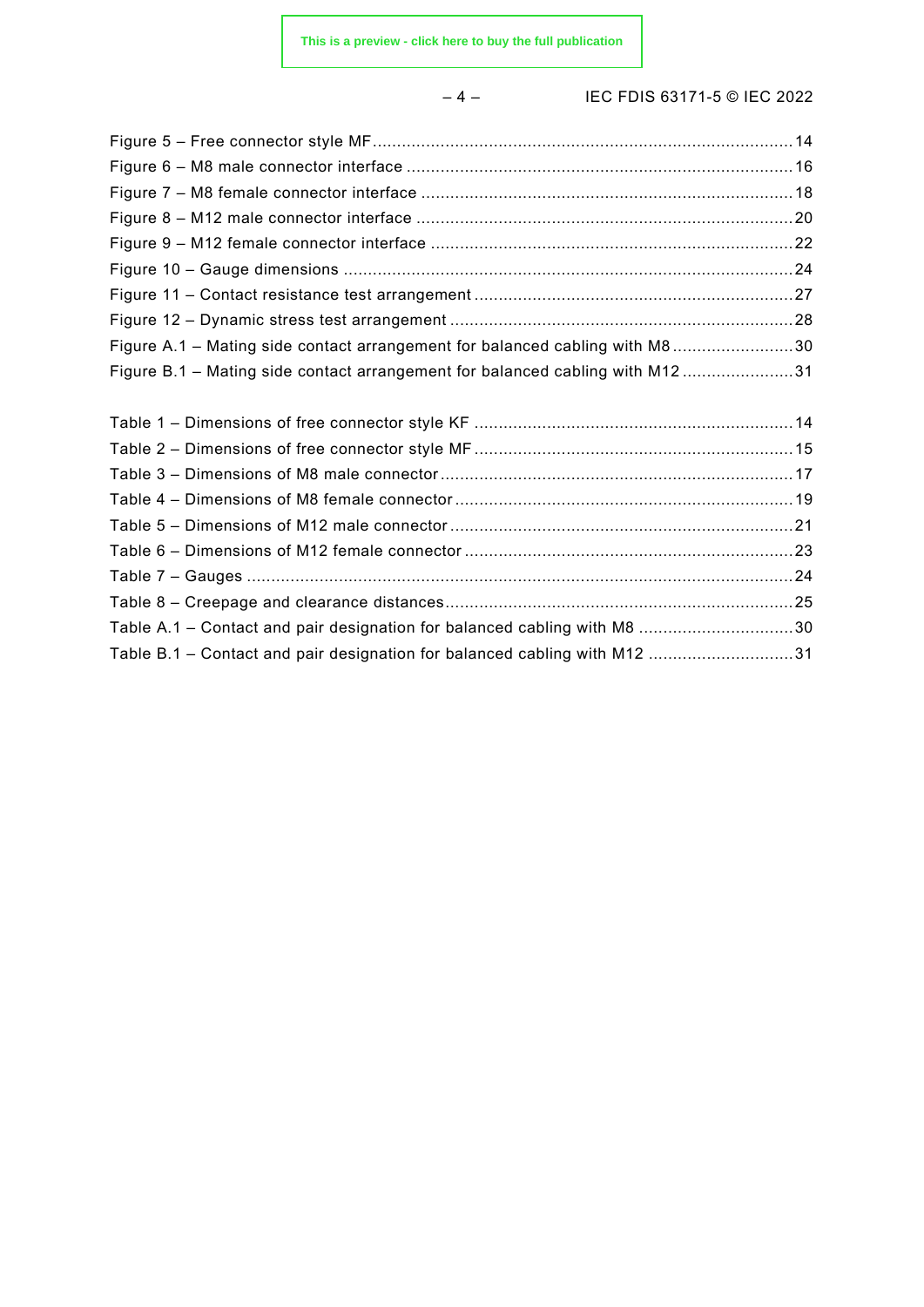IEC FDIS 63171-5 © IEC 2022  $-5-$ 

#### INTERNATIONAL ELECTROTECHNICAL COMMISSION

\_\_\_\_\_\_\_\_\_\_\_\_

#### **CONNECTORS FOR ELECTRICAL AND ELECTRONIC EQUIPMENT –**

#### **Part 5: Detail specification for 2-way M8 and M12 circular connectors, shielded or unshielded, free and fixed – Mechanical mating information, pin assignment and additional requirements for Type 5**

#### FOREWORD

- <span id="page-5-0"></span>1) The International Electrotechnical Commission (IEC) is a worldwide organization for standardization comprising all national electrotechnical committees (IEC National Committees). The object of IEC is to promote international co-operation on all questions concerning standardization in the electrical and electronic fields. To this end and in addition to other activities, IEC publishes International Standards, Technical Specifications, Technical Reports, Publicly Available Specifications (PAS) and Guides (hereafter referred to as "IEC Publication(s)"). Their preparation is entrusted to technical committees; any IEC National Committee interested in the subject dealt with may participate in this preparatory work. International, governmental and non-governmental organizations liaising with the IEC also participate in this preparation. IEC collaborates closely with the International Organization for Standardization (ISO) in accordance with conditions determined by agreement between the two organizations.
- 2) The formal decisions or agreements of IEC on technical matters express, as nearly as possible, an international consensus of opinion on the relevant subjects since each technical committee has representation from all interested IEC National Committees.
- 3) IEC Publications have the form of recommendations for international use and are accepted by IEC National Committees in that sense. While all reasonable efforts are made to ensure that the technical content of IEC Publications is accurate, IEC cannot be held responsible for the way in which they are used or for any misinterpretation by any end user.
- 4) In order to promote international uniformity, IEC National Committees undertake to apply IEC Publications transparently to the maximum extent possible in their national and regional publications. Any divergence between any IEC Publication and the corresponding national or regional publication shall be clearly indicated in the latter.
- 5) IEC itself does not provide any attestation of conformity. Independent certification bodies provide conformity assessment services and, in some areas, access to IEC marks of conformity. IEC is not responsible for any services carried out by independent certification bodies.
- 6) All users should ensure that they have the latest edition of this publication.
- 7) No liability shall attach to IEC or its directors, employees, servants or agents including individual experts and members of its technical committees and IEC National Committees for any personal injury, property damage or other damage of any nature whatsoever, whether direct or indirect, or for costs (including legal fees) and expenses arising out of the publication, use of, or reliance upon, this IEC Publication or any other IEC Publications.
- 8) Attention is drawn to the Normative references cited in this publication. Use of the referenced publications is indispensable for the correct application of this publication.
- 9) Attention is drawn to the possibility that some of the elements of this IEC Publication may be the subject of patent rights. IEC shall not be held responsible for identifying any or all such patent rights.

IEC 63171-5 has been prepared by subcommittee 48B: Electrical connectors, of IEC technical committee 48: Electrical connectors and mechanical structures for electrical and electronic equipment. It is an International Standard.

The text of this International Standard is based on the following documents:

| Draft       | Report on voting |
|-------------|------------------|
| 48B/XX/FDIS | 48B/XX/RVD       |

Full information on the voting for its approval can be found in the report on voting indicated in the above table.

The language used for the development of this International Standard is English.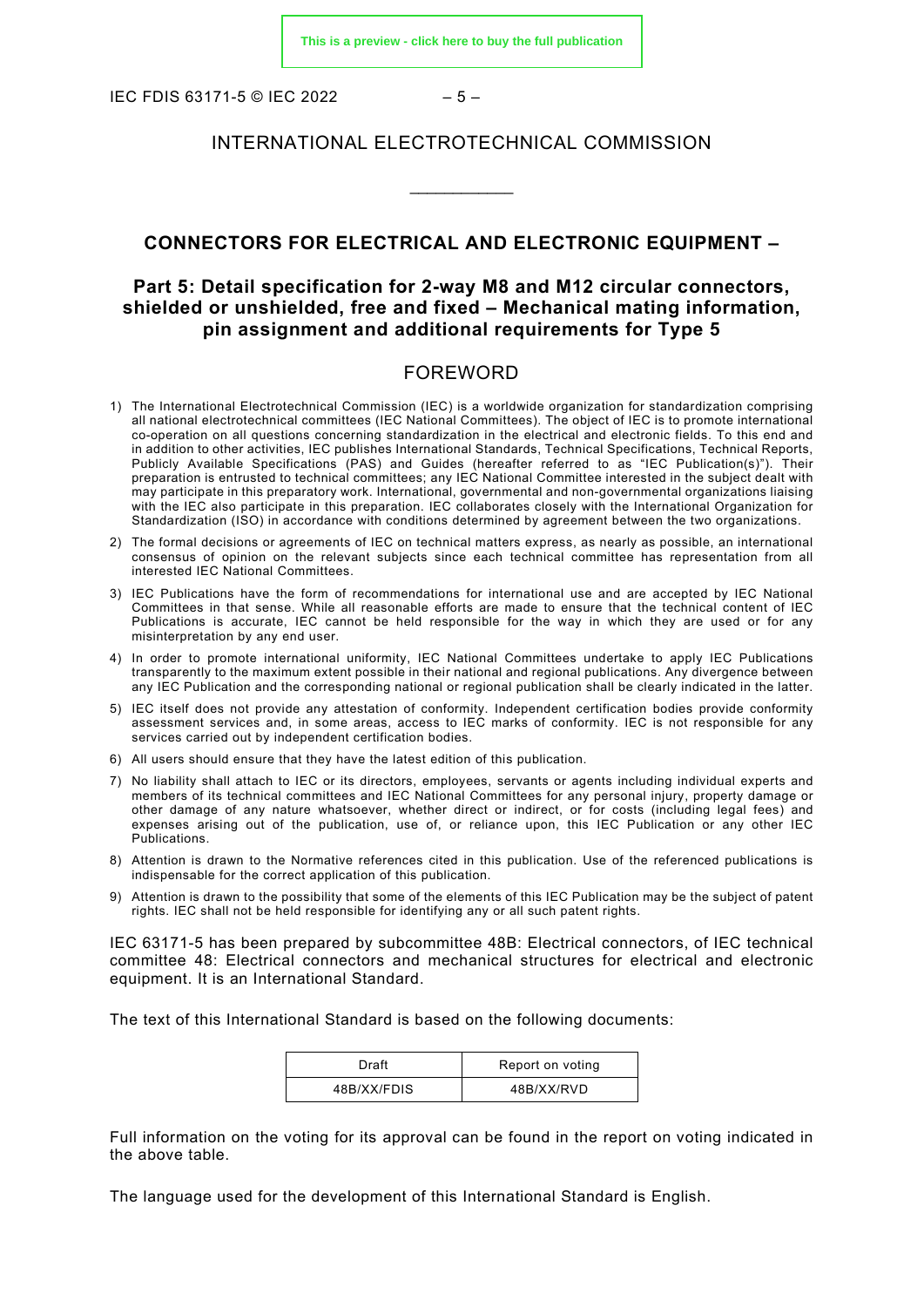– 6 – IEC FDIS 63171-5 © IEC 2022

This document was drafted in accordance with ISO/IEC Directives, Part 2, and developed in accordance with ISO/IEC Directives, Part 1 and ISO/IEC Directives, IEC Supplement, available at [www.iec.ch/members\\_experts/refdocs.](https://www.iec.ch/members_experts/refdocs) The main document types developed by IEC are described in greater detail at [www.iec.ch/standardsdev/publications.](https://www.iec.ch/standardsdev/publications)

A list of all parts of IEC 63171 series, under the general title *Connectors for electrical and electronic equipment*, can be found on the IEC website.

The committee has decided that the contents of this document will remain unchanged until the stability date indicated on the IEC website under [webstore.iec.ch](https://webstore.iec.ch/?ref=menu) in the data related to the specific document. At this date, the document will be

- reconfirmed,
- withdrawn,
- replaced by a revised edition, or
- amended.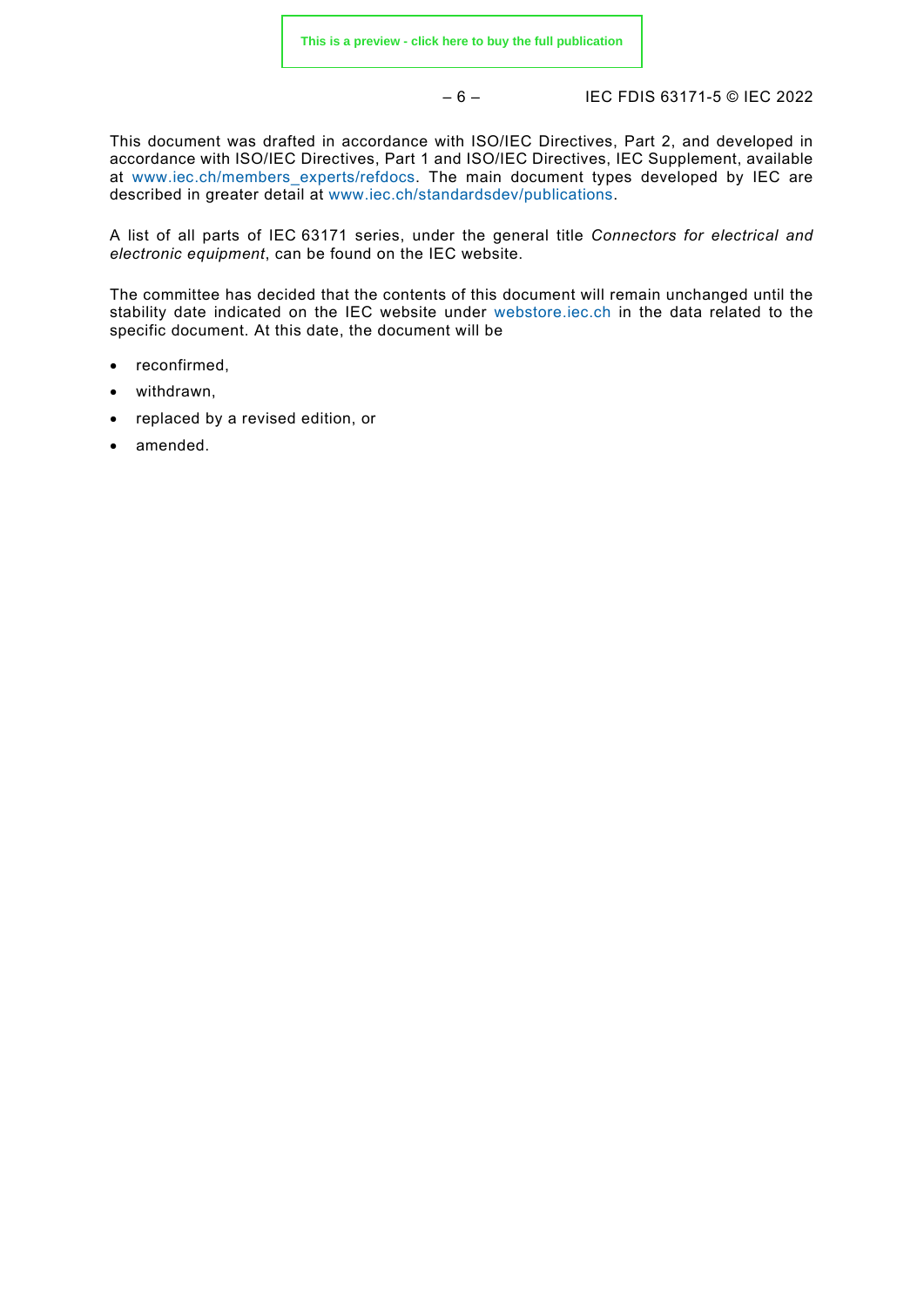<span id="page-7-0"></span>IEC FDIS 63171-5 © IEC 2022 – 7 –

#### INTRODUCTION

IEC 63171 is the base specification of the whole series. Subsequent specifications do not duplicate information given in the base document, but list only additional requirements. For complete specification regarding a component of a higher number document all lower numbered documents shall be considered as well. [Figure 1](#page-7-1) shows the interrelation of the documents.



#### **Figure 1 – Relationships between the IEC 63171 series documents and their related references**

<span id="page-7-1"></span>NOTE IEC 63171-1 and IEC 63171-6 contain duplicate information, which is either equal to or better than the minimum requirements of this document; such duplicate information will be removed in later editions.

This document refers to International Standards for test and measurement, environmental testing as well as solderless connections.

A general overview about the connectors in this document is shown in [Figure 2.](#page-8-0)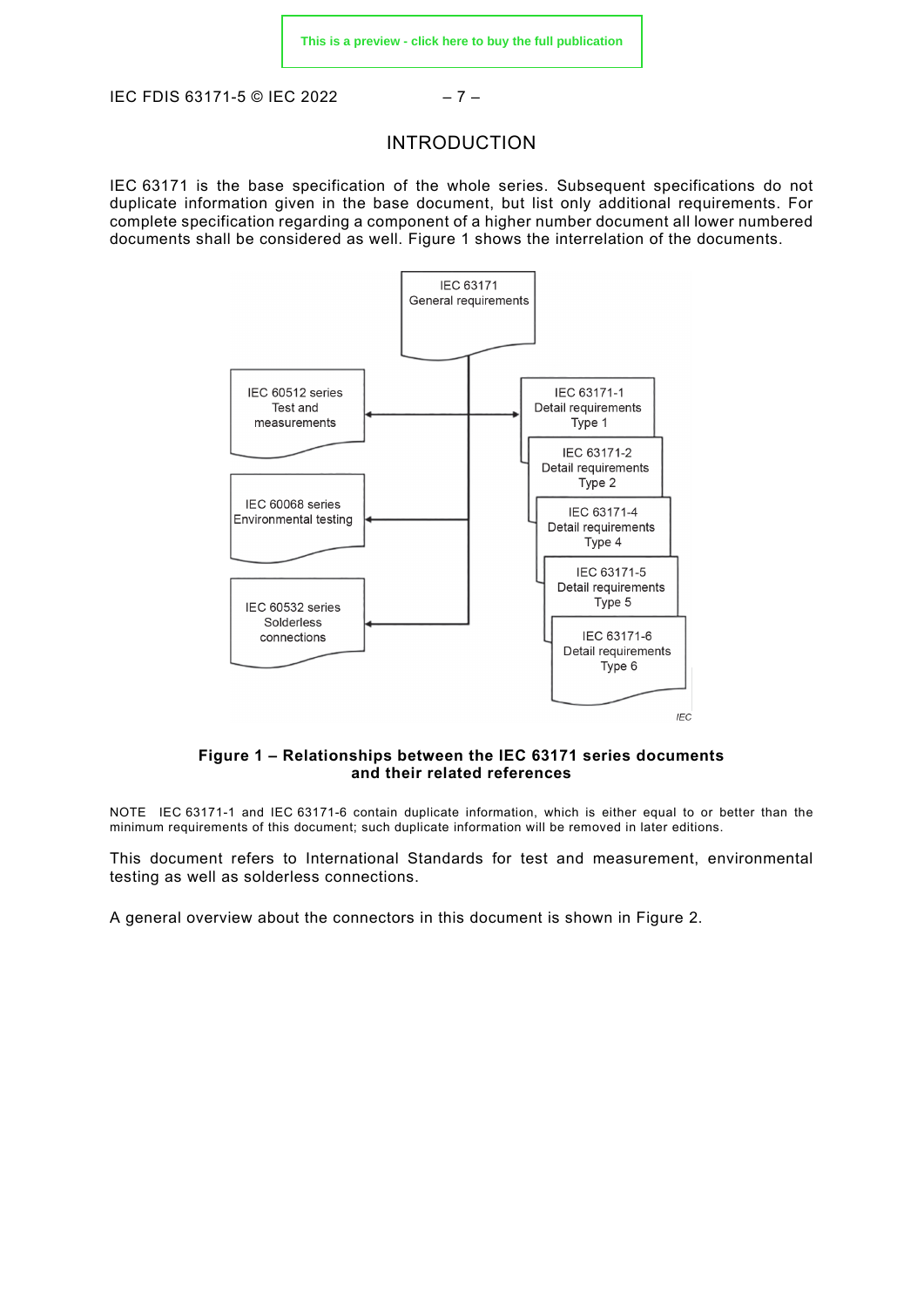#### – 8 – IEC FDIS 63171-5 © IEC 2022



<span id="page-8-0"></span>**Figure 2 – Type 5 connector overview**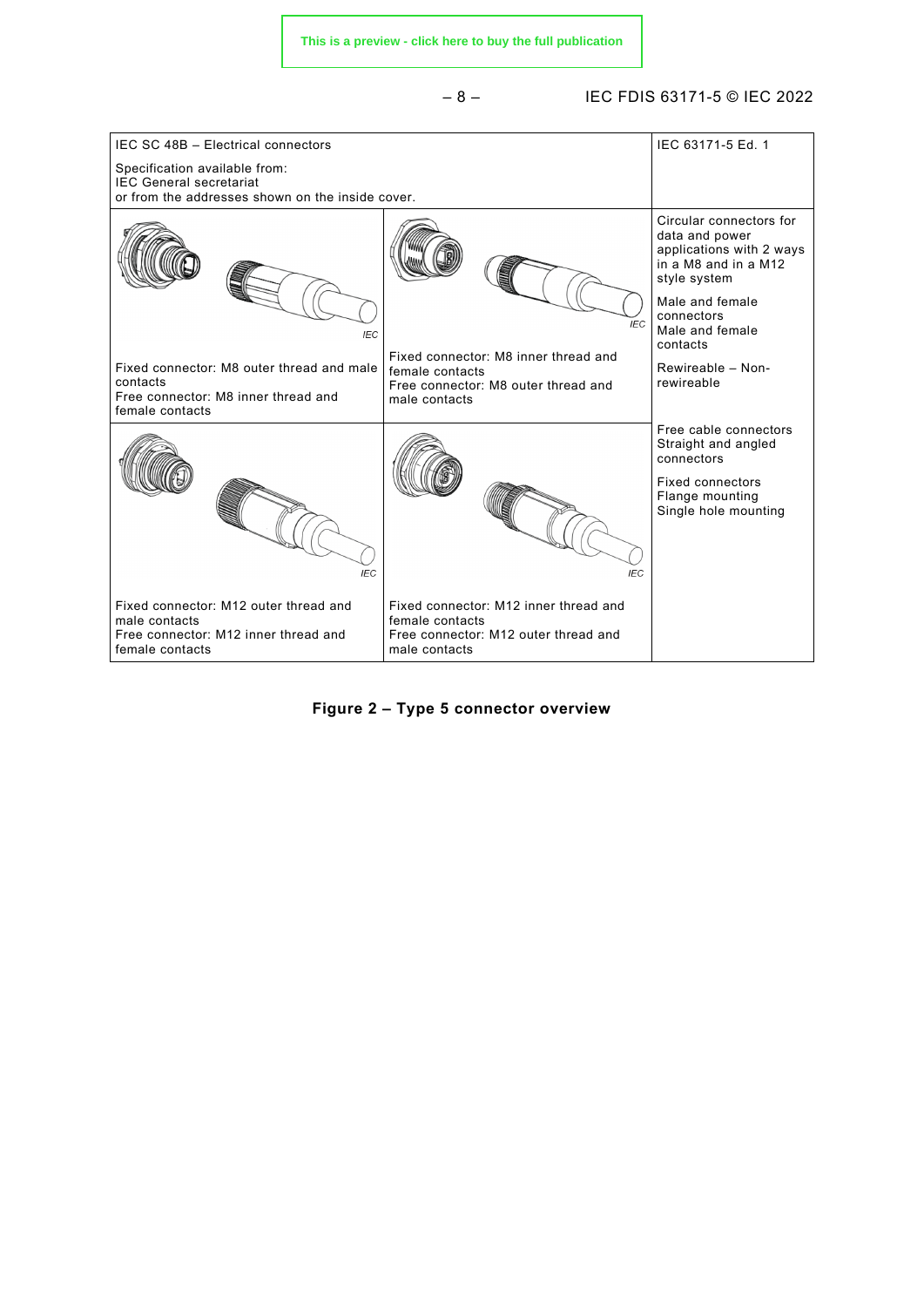IEC FDIS 63171-5 © IEC 2022  $-9-$ 

#### **CONNECTORS FOR ELECTRICAL AND ELECTRONIC EQUIPMENT –**

#### **Part 5: Detail specification for 2-way M8 and M12 circular connectors, shielded or unshielded, free and fixed – Mechanical mating information, pin assignment and additional requirements for Type 5**

#### <span id="page-9-0"></span>**1 Scope**

This part of IEC 63171 describes 2-way shielded or unshielded circular connectors with IP65/IP67 M8 or M12 locking, typically used for balanced single-pair data transmission with frequencies up to 600 MHz and with current-carrying capacity up to 4 A, for use in areas with harsh environmental conditions.

These connectors consist of fixed and free connectors, either rewirable or non-rewirable. Male connectors have square cross-section contacts.

M12 describes the dimensions of the styles and thread of the screw-locking mechanism according to IEC 61076-2-101 of this size of circular connectors. M8 describes the dimensions of the styles and thread of the screw-locking mechanism according to IEC 61076-2-104.

Use of alternative locking mechanisms according to IEC 61076-2-010 (push-pull locking) or IEC 61076-2-011 (bayonet locking) is possible, within the corresponding size.

The coding provided by this document prevents the mating of accordingly coded male or female connectors to other similarly sized interfaces covered by this or other documents.

This document covers Type 5 connectors. Each part of this series has the associated type number equal to the number of the part in the series. All connectors in the IEC 63171 series are deemed to provide the same functions as defined in IEC 63171:2021, using different mechanical interfaces.

These Type 5 connectors are interoperable with Type 2 connectors according to IEC 63171-2, except the locking and sealing system provided by the outer shell.

The shielded and unshielded connectors are interoperable for their internal transmission performance and can be exchanged. The shielded version has improved EMC and coupling properties.

#### <span id="page-9-1"></span>**2 Normative references**

The following documents are referred to in the text in such a way that some or all of their content constitutes requirements of this document. For dated references, only the edition cited applies. For undated references, the latest edition of the referenced document (including any amendments) applies.

IEC 60050-581, *International Electrotechnical Vocabulary (IEV) – Part 581: Electromechanical components for electronic equipment*

IEC 60352 (all parts), *Solderless connections*

IEC 60512-1, *Connectors for electrical and electronic equipment – Tests and measurements – Part 1: Generic specification*